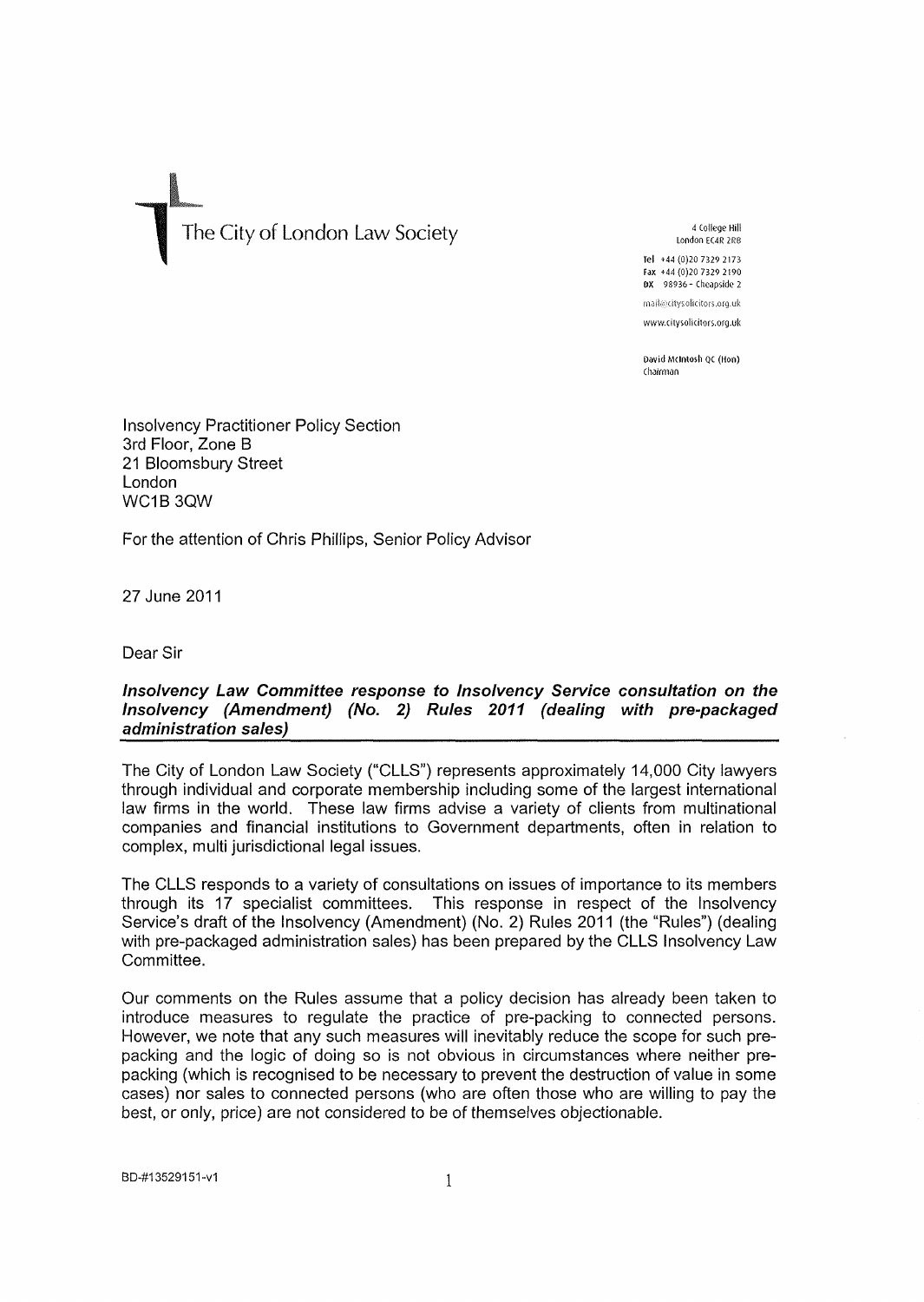By according a higher priority to transparency than to the preservation of value for creditors, the policy will cause some damage to the UK economy. In our experience, the absence of protection from contractual termination during administration and the difficulties with the law on administration expenses have been significant contributors to the growth in the practice of pre-packing. These difficulties will continue to militate against trading in administration after the introduction of the Rules and we doubt whether stakeholders will be any more willing to support continued trading during the notice period than before.

One particular consequence of regulating pre-packing may therefore be to increase the number of cases where the employees of a company are dismissed at the time of appointment which may in turn lead to an increased level of employee claims against the National Insurance Fund.

Furthermore, unless financial restructurings at the holding company level are excluded from Part 3 of the Rules (as suggested below), the Rules are likely to have a seriously detrimental effect on UK restructurings at the higher end of the market.

For all of these reasons, we urge you to do an impact assessment before making the Rules.

The Rules set out to deal with both administration and liquidation. We do not think that the procedures are analogous as regards pre-packs because liquidation does not afford the same opportunity to conduct an asset sale before third parties are aware of the insolvency. We therefore concentrate our comments on the provisions of the Rules dealing with administration (but those comments, on matters of pure drafting, are equally applicable to the equivalent provisions in the Rules which deal with liquidation).

Subject to those general observations, our comments on the drafting of the Rules are:

- 1 Sub-paragraph (b) of proposed IR 13.20 reads "the assets needed for continuance of the business of the company or a substantial part of the business of the company," (emphasis added). This wording is also used elsewhere in the This wording is also used elsewhere in the proposed rules. The use of the definite article (as underlined) implies that that only one such group of assets would be objectively identifiable in respect of any given business or substantial part of a business. We think that there will often be cases where there will be more than one such group of assets and that the use of the definite article might be relied upon to avoid the application of the proposed rules.
- 2 Proposed IR 2.3(6) (and the proposed rules to like effect in connection with other forms of appointment) would require the prospective administrator to opine that "the consideration to be received for the pre-pack sale will achieve a better result for the company's creditors as a whole than anything else" (emphasis added). As to that:
	- (a) the Rules do not address the potential tension between this opinion and the purpose of administration in a case where Sched B1 para 3(3) and (4) apply; and
	- (b) it is unrealistic to expect an insolvency practitioner to opine using the underlined wording.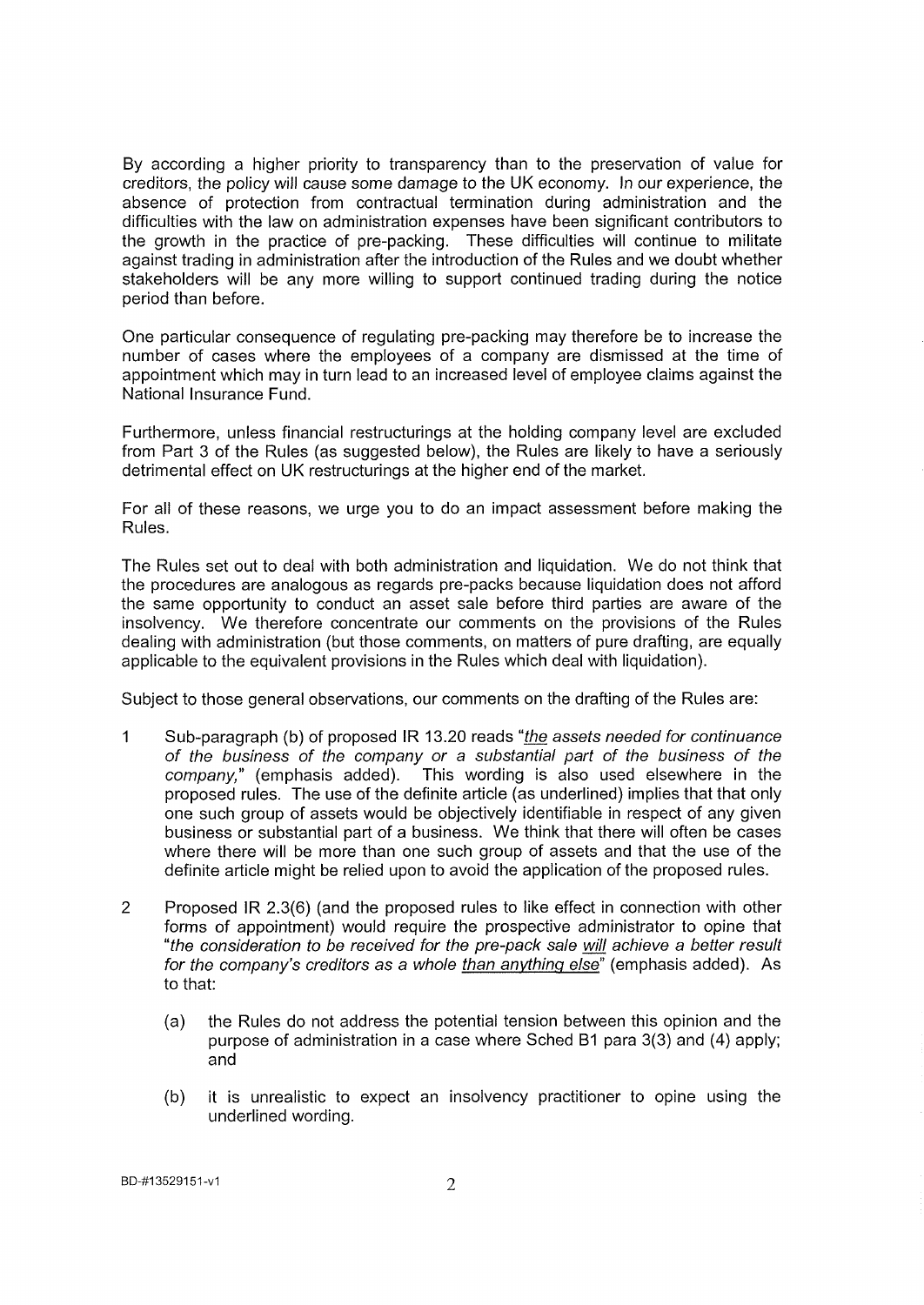The opinion currently envisaged sets a higher standard than the administrator's duty of care in the exercise of his power of sale (see Silven Properties Limited v Royal Bank of Scotland pic [2004] 1 WLR 997). We suggest that consideration be given to requiring an opinion "...that such a sale is likely to achieve the best price reasonably obtainable in all the circumstances."

- 3 We appreciate that Part 3 of the Rules is free-standing in that it is not, in terms, confined to pre-packs. However, we believe that, provided the question of open marketing is addressed (see below), these provisions would have little practical application outside the context of pre-packs.
- 4 The definition of a connected or associated person in proposed IR 13.13(21) is our single most serious concern. It appears to us that this extraordinarily wide definition will include:
	- (a) persons who are not readily identifiable as such by the responsible insolvency practitioner; and
	- (b) others who, whilst being identifiable, are not commonly thought to be within the mischief which the Rules seek to address.

As an example of our second point, we note that the test would be satisfied if a secured creditor holds more than one third of the voting rights in the purchaser of the assets and that, for these purposes, it is arguable that s435 aggregates all secured creditors in a syndicate. This will impact severely on the utility of prepacking in large insolvencies (including those brought into the London market precisely because these mechanisms are available), for example a debt for equity arrangement where the only affected creditors may be the participating finance creditors. The definition therefore raises a serious policy issue. Since it is not prepacking per se which is being regulated but only pre-packing to connected persons, we had thought that the Rules were prompted by public disquiet at the owner managers of smaller companies being perceived to carry on regardless of the failure of their companies and trade creditors being left unpaid. In the light of that, we suggest that there should be carve-out for pre-packs under which it is proposed that all creditors other than finance creditors be paid in full. This could be done by excluding pre-packs of financial indebtedness at the holding company level.

- 5 We have three further concerns about proposed IR 13.13(21):
	- (a) the definition will have capricious results (for example, an independent 5% shareholder is not within the definition but his wife's uncle would be);
	- (b) the apparent ease with which its application could be avoided by a director's resignation immediately before the sale; and
	- (c) its application is not expressed to be confined to the other provisions of the Rules. It should be made clear that, for example, it has no application to the rules on connected persons' voting, to the provisions of the Act dealing with claw-back or to pensions rules.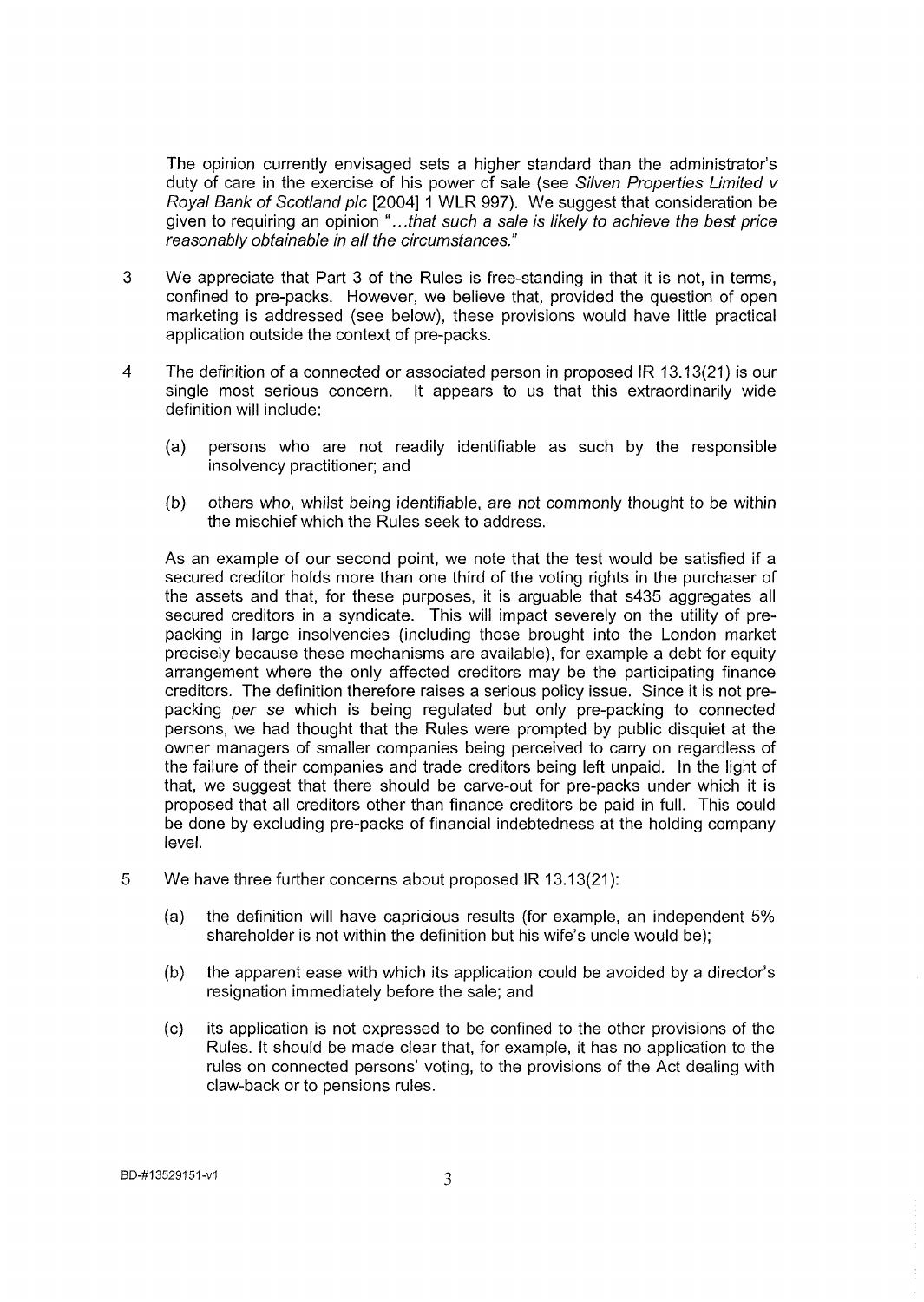- 6 Proposed IR 2.33B prohibits the administrator from selling (other than perishable goods) unless the prescribed conditions are not satisfied. The Rules do not state what the consequences of breach will be for either the administrator or the purchaser. As a result of the stakeholder meeting on 20 June, we understand the Insolvency Service to consider that:
	- (a) a breach of the provisions brought into force by Part 2 of the Rules (and, presumably. Part 4) would be a matter of conduct involving the administrator alone; but
	- (b) a sale in breach of the provisions brought into force by Part 3 of the Rules will be a nullity because the administrator will have had no power of sale and the purchaser will have known of the breach.

As to that:

- (a) although the purchaser will likely be better placed than the administrator to know whether it is connected or associated, we do not think that it will invariably know and we consider that there remains a possibility of inadvertent breaches;
- (b) there is also the possibility that innocent mistakes could be made as to whether, for example, the assets had previously been offered in the "open market":
- (c) we do not think it is obvious that the Service's opinion that a purported sale in breach would be a nullity is correct; but
- (d) if that opinion is correct, it is entirely possible that the nullity will only be discovered some time after the event with (i) the potential for serious adverse consequences for innocent third parties (including employees) who have had dealings with the "purchaser" in the meantime and (ii) severe practical difficulties in identifying and returning assets.

We consider that the consequences of all breaches should be made clear and that they should not include nullifying the sale. Overall we think that transactional certainty should be the paramount consideration in this context, but a compromise solution would be to model the consequences of breach on s241 (including the protection of good faith purchasers for value).

- 7 Proposed IR 2.338(1) refers to "assets". In so far as a company's assets may include assets to which the Financial Collateral Arrangements (No. 2) Regulations 2003 apply, we consider that such assets should be excluded from the notice procedure. The purpose of this suggestion is to preserve the integrity of the carveouts from the ordinary insolvency rules which the Regulations achieve.
- 8 The use of the undefined term "open market" in proposed IR 2.33B(2)(b)(i) implies some form of public offering. However, an administrator (or any other seller) will in many cases (depending on the nature of the assets or the market) be advised that a public offering would not be the most efficient method of selling or the method calculated to maximise price. In the most extreme example of this issue, there are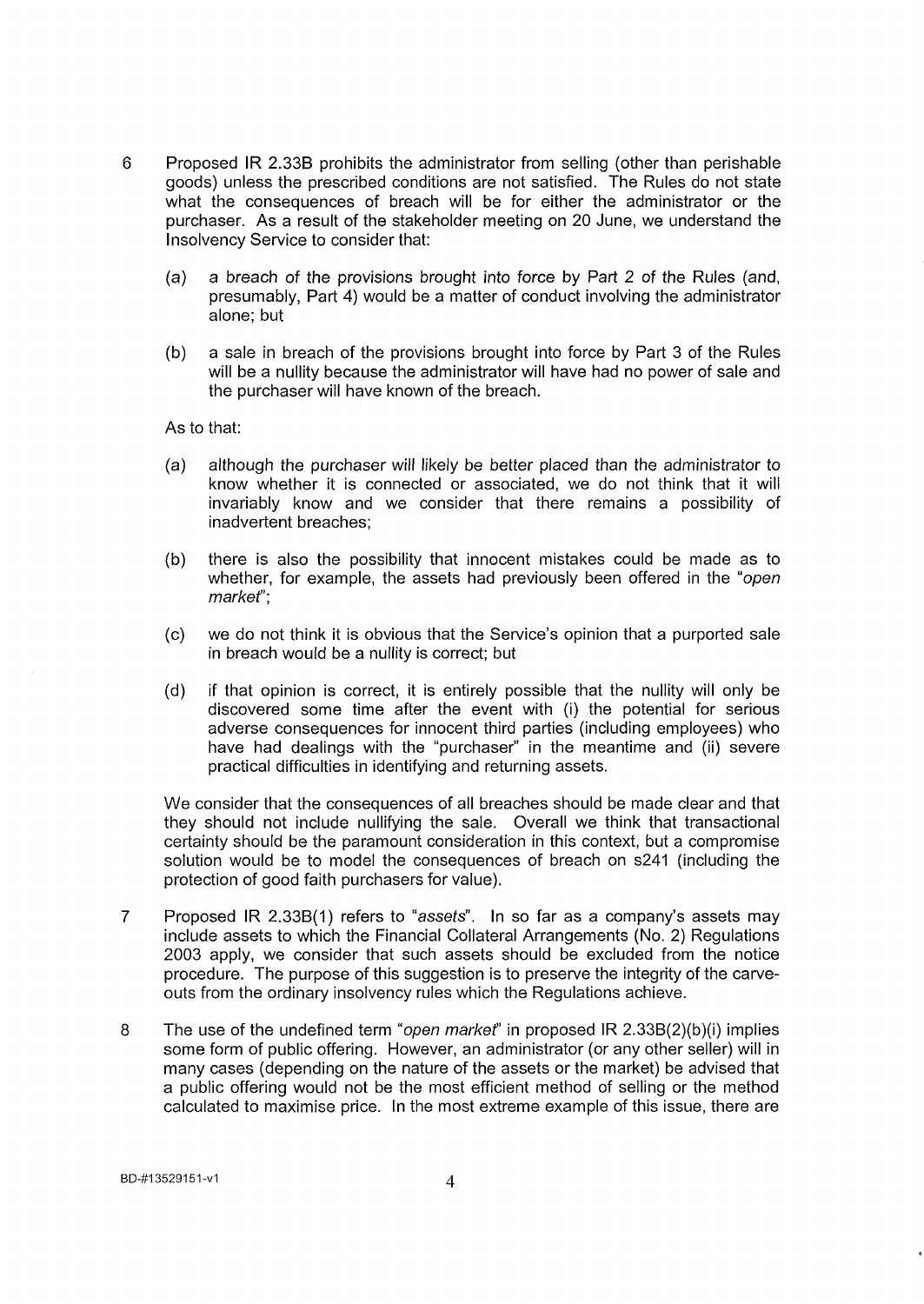assets which cannot be the subject of a public offering without infringing the Financial Services and Markets Act 2000. Another example of a situation where an administrator would be advised to sell by private solicitation would be where the only feasible purchasers are a small group of major competitors. There is therefore a tension between this provision and the administrator's more general duties as to price (referred to above). It would be a perverse result if these measures led to administrators disregarding professional sales advice merely in order to satisfy the "open market" test. We suggest that it should be sufficient to satisfy proposed IR 2.33(2)(b) that the assets being sold have been offered to independent purchasers.

- 9 We agree with the comments of others at the stakeholder meeting that the Rules do not accommodate the possibility of a "stalking horse" sale to an insider on terms which require the buyer to better any price offered in after the event marketing (or to return the assets). Such sales appear to be outside the mischief being addressed by the Rules and could properly be the subject of a carve-out.
- 10 Proposed IR 2.33B(2)(b)(ii) requires notice to be given to every creditor of whose address the administrator is aware. A number of points arise in this connection:
	- (a) the status of a "creditor" may be in doubt but notice will have to be given out of caution, which may lead to vexatious interventions;
	- (b) there is no provision for a creditor to waive the requirement for notice; and
	- (c) in small cases there may be a perverse incentive to pay off dissenting creditors who will thereby gain an undeserved leverage.
- 11 The use of the word "specify" in proposed IR 2.33B(3) will lead to uncertainty. On authority, the meaning of the word varies according to context, see, for example, EM TV & Merchandising AG v Bayerische Landesbank & Ors [2003] JLR 80 and the authorities reviewed therein. However, it will be assumed that the word means the same for the purposes of both sub-paragraphs (i) and (ii). As to that:
	- (a) such a construction would appear to preclude the administrator from satisfying sub-paragraph (ii) by some generic reference to all the other assets of the company; and
	- (b) the administrator may not be in a position to "specify" with confidence the assets of the company which are not the subject of the pre-pack.

For the second of these reasons, administrators' sales contracts are customarily drafted to sell only itemised assets or classes or assets and thereby to avoid inadvertently including assets which have not yet been identified as being part of the company's property.

- 12 We consider that administrators will require greater clarity about the degree of detail which will have to be given in order to comply with proposed IR 2.33B(3)(e).
- 13 It appears to us that in many cases the only practical way for an administrator to give notice under proposed IR 2.33B(4) will be by first class post and that CPR 6

BD-#13529151-v1 5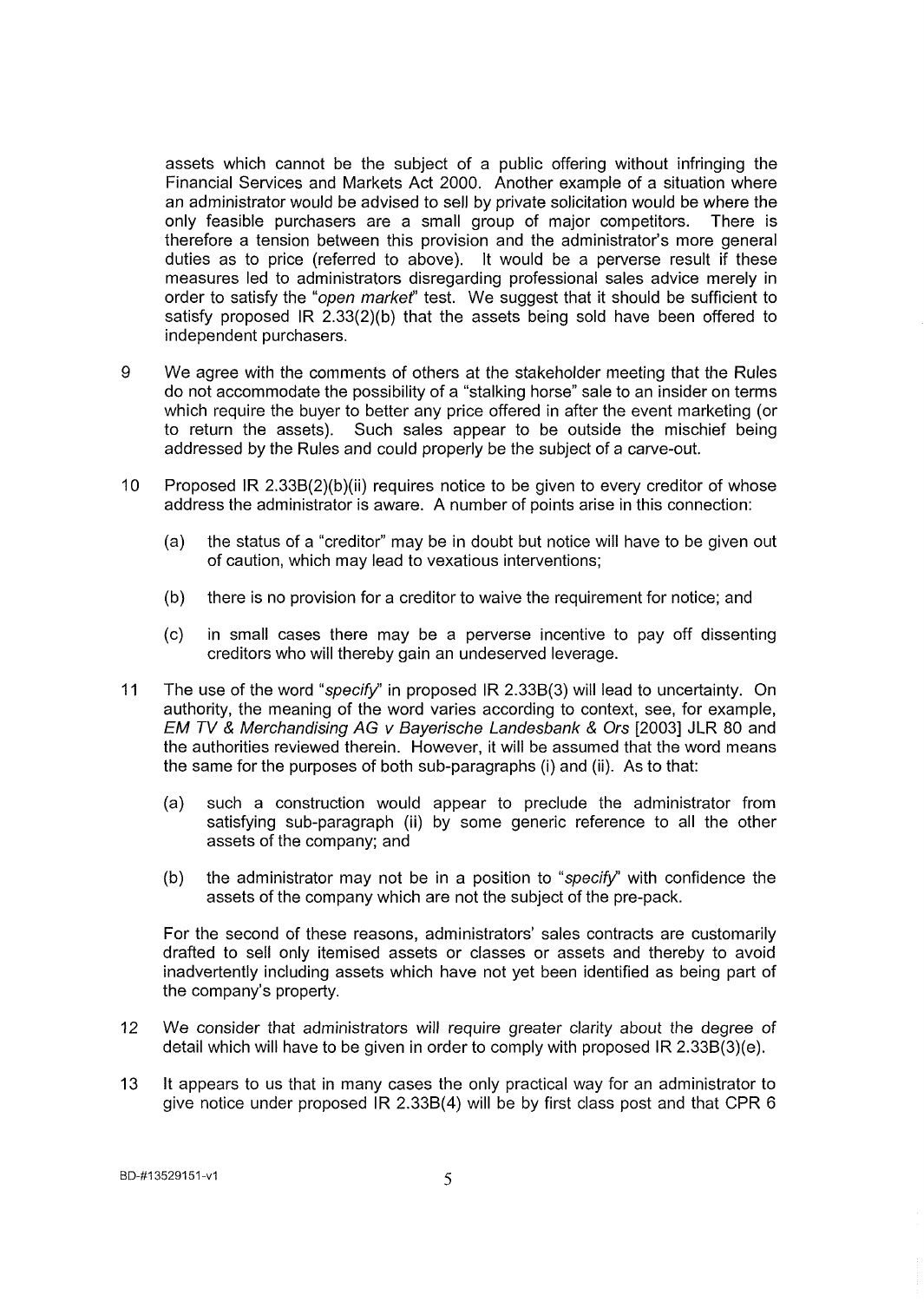will apply under IR 12A.3. The consequence of the deemed service provisions of CPR 6 will materially extend the nominal 3 business days notice period. As to that:

- (a) the attendant delays will inevitably mean that some pre-packs are not viable; but
- (b) we also question the utility of such a short period for dissenting creditors and would be rival purchasers.

More generally, we question why this aspect of the proposed rules needs to be addressed by individual notices to creditors at all and we suggest that notice by advertising should be sufficient.

- 14 We do not understand why the carve-out in proposed IR 2.33B(5) needs to be restricted to perishable goods when s166 expressly permits the disposal of other goods whose value is likely to diminish if not the subject of an immediate disposal. Further;
	- (a) the term "assets" would be more appropriate to modern trading conditions than "goods" since a business may now have significant assets of a rapidly wasting nature that are not tangible movables; and
	- (b) the term "perishable" is also unduly restrictive because value can be lost by, for example, failing to take a seasonal opportunity to sell, even where the asset in question is not of a wasting nature.

We suggest that it would be more in the interests of creditors if this provision read "...transferring any assets the value of which is likely to diminish if they are not disposed of.".

- 15 It is clear from the drafting of proposed IR 2.33(2ZA) that the administrator retains a complete discretion as to what course he pursues in the light of any representations he receives from creditors. The Rules therefore appear to be directed solely towards promoting transparency before the event rather than, as with the present procedures, transparency after the event (the onus will remain on individual dissenting creditors to pursue personal remedies). It appears to us that this transparency will come at a heavy price in terms of business rescue and the preservation of employment.
- 16 We appreciate that proposed IR 2.33(2)(ea) (and other proposed provisions in the Rules modeled upon it) are also not focused on pre-packs as such but rather on prior disposals more generally. It is not clear to us why, in those circumstances, the requirement for disclosure of any previous relationship only applies where the sale has been "to a single person or a group of connected or otherwise associated persons". Surely, there would be logic to requiring the disclosure to be made in all cases of prior disposal unless the view is being taken that there is something inherently suspicious about sales to single persons or such groups.
- 17 The disclosure requirement in proposed IR 2.33(2)(ea) (and other proposed provisions in the Rules modeled upon it) relates to any "previous relationship" with "the administrator". As to that: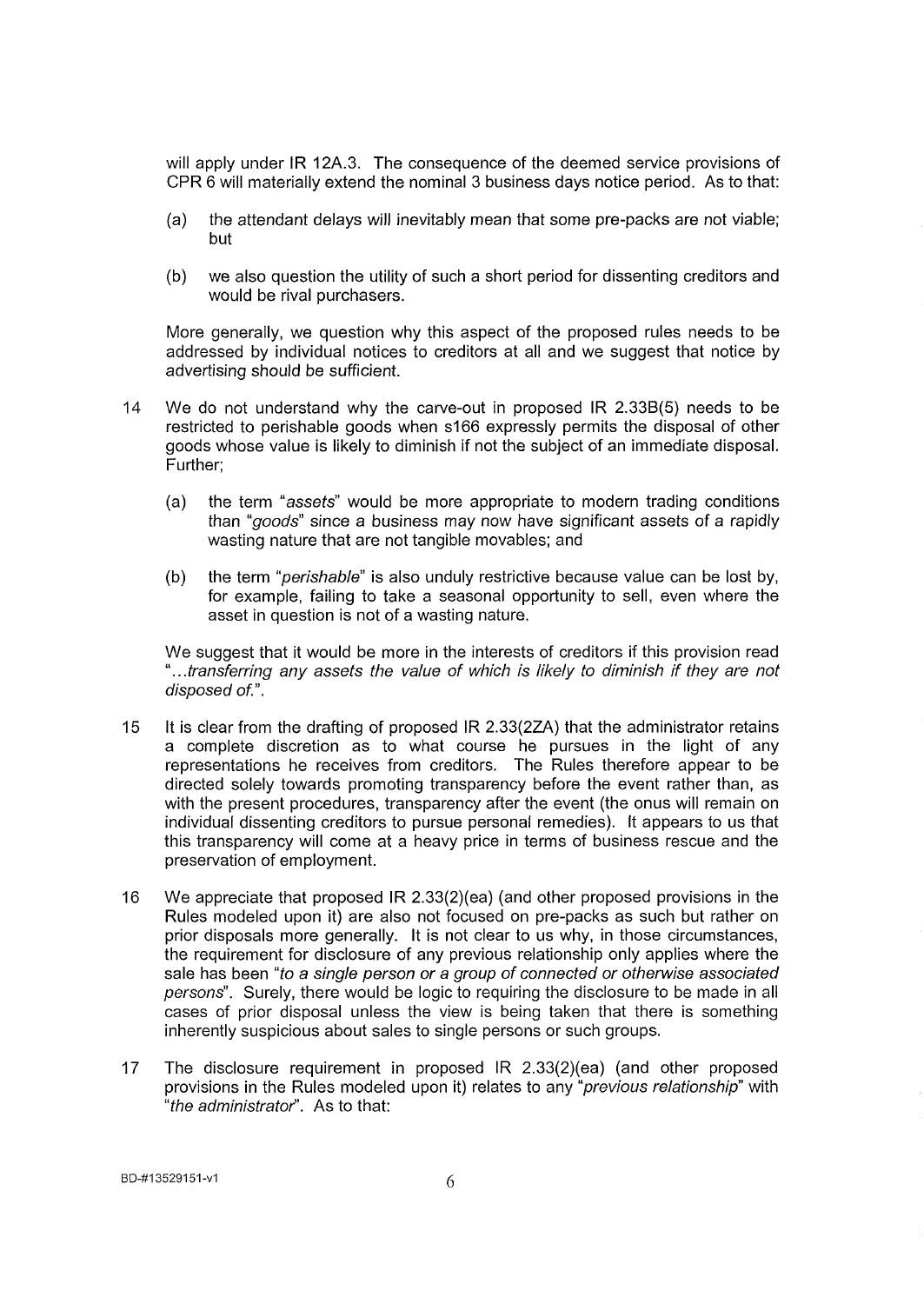- (a) "relationship" is not defined;
- (b) if the relevant relationships include those with all members of the administrator's firm there could be extraordinarily long disclosure lists, for example in cases where the appointee comes from a large firm and the secured creditors include large bank syndicates; and
- (c) the interaction with the Code of Ethics is not addressed (we suggest that consideration be given to using the concept of the significant professional or personal relationship from that Code).
- 18 We note with concern that compliance with proposed IR 2.33(2ZA) will require the administrator to have knowledge of the buyer's own after the event dealings with the assets. In practice, administrators will have to make provision for such disclosures in their sale contracts and then make appropriate enquiries before making their statement, but it does not follow that they will necessarily be told everything that they need to know. Our concerns in this respect are compounded by the fact that a breach could be regarded as a matter of conduct.
- 19 Finally we note that proposed IR 2.33(2ZA) substantially replicates the requirements of SIP 16. The purpose of this, if SIP 16 is retained, is not clear. On the other hand, if SIP 16 is not retained, the result will be a significant delay in the dissemination of information to creditors (because of the relative timing of SIP 16 disclosures and the statement of the administrator's proposals). Either way, we do not see why this should be thought to be in the interests of creditors.

Yours sincerely

Hamish Anderson **Chair** CLLS Insolvency Committee

## © CITY OF LONDON LAW SOCIETY 2011.

All rights reserved. This paper has been prepared as part of a consultation process. Its contents should not be taken as legal advice in relation to a particular situation or transaction.